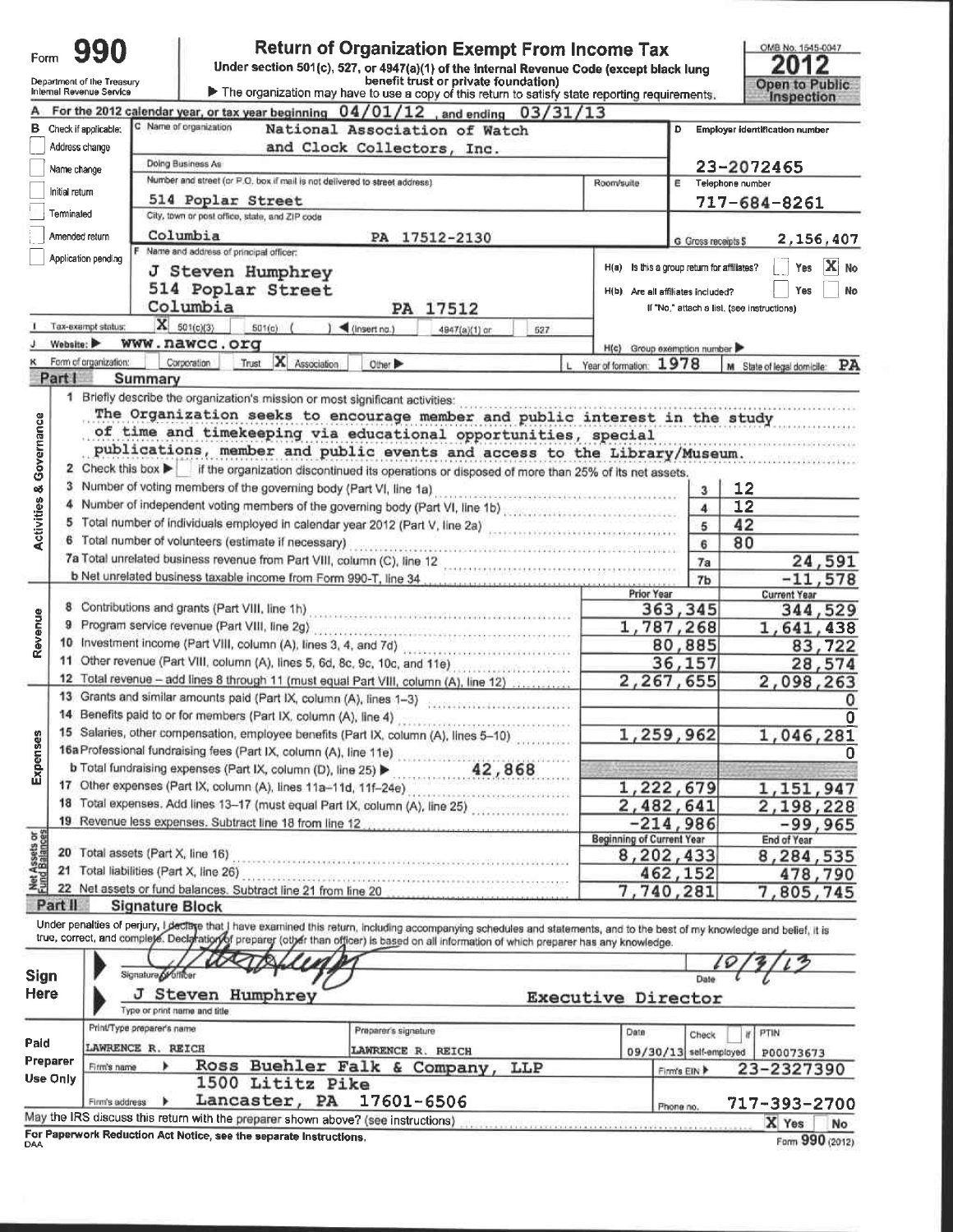| <b>Statement of Program Service Accomplishments</b><br>Briefly describe the organization's mission:<br>1.<br>The Organization seeks to encourage member and public interest in the study<br>of time and timekeeping via educational opportunities, special<br>publications, member and public events and access to the Library/Museum.<br>$\overline{2}$<br>Did the organization undertake any significant program services during the year which were not listed on the<br>prior Form 990 or 990-EZ?<br>If "Yes," describe these new services on Schedule O.<br>3<br>Did the organization cease conducting, or make significant changes in how it conducts, any program<br>services?<br>$ X $ Yes<br>If "Yes," describe these changes on Schedule O.<br>Describe the organization's program service accomplishments for each of its three largest program services, as measured by<br>4<br>expenses. Section 501(c)(3) and 501(c)(4) organizations are required to report the amount of grants and allocations to others,<br>the total expenses, and revenue, if any, for each program service reported.<br>4a (Code:<br>(Expenses \$1,433,135 including grants of \$<br>) (Revenue \$1,674,550)<br>a (Code: )(Expenses 5 1, 433, 133 including grants of \$ ) (Revenue \$ 1, 0./1<br>The Organization seeks to enhance the education of the historical and<br>scientific importance of clocks and watches to the general public and its<br>16,370 members through publications and programs, including a museum<br>and library, as well as the availability to study the construction and<br>repair of clocks and watches at educational programs<br>.<br>Ny fisiana ara-deha mpikambana ny mpikambana mpikamban<br>4b (Code:<br>4c (Code:<br>) (Expenses \$<br>including grants of \$<br>) (Revenue \$<br>material constructions.<br>4d Other program services. (Describe in Schedule O.)<br>(Expenses \$<br>including grants of \$<br>) (Revenue \$ | Form 990 (2012) National Association of Watch |           | 23-2072465 | Page 2     |
|---------------------------------------------------------------------------------------------------------------------------------------------------------------------------------------------------------------------------------------------------------------------------------------------------------------------------------------------------------------------------------------------------------------------------------------------------------------------------------------------------------------------------------------------------------------------------------------------------------------------------------------------------------------------------------------------------------------------------------------------------------------------------------------------------------------------------------------------------------------------------------------------------------------------------------------------------------------------------------------------------------------------------------------------------------------------------------------------------------------------------------------------------------------------------------------------------------------------------------------------------------------------------------------------------------------------------------------------------------------------------------------------------------------------------------------------------------------------------------------------------------------------------------------------------------------------------------------------------------------------------------------------------------------------------------------------------------------------------------------------------------------------------------------------------------------------------------------------------------------------------------------------------------------------------------------------------------|-----------------------------------------------|-----------|------------|------------|
|                                                                                                                                                                                                                                                                                                                                                                                                                                                                                                                                                                                                                                                                                                                                                                                                                                                                                                                                                                                                                                                                                                                                                                                                                                                                                                                                                                                                                                                                                                                                                                                                                                                                                                                                                                                                                                                                                                                                                         | Part III                                      |           |            | x          |
|                                                                                                                                                                                                                                                                                                                                                                                                                                                                                                                                                                                                                                                                                                                                                                                                                                                                                                                                                                                                                                                                                                                                                                                                                                                                                                                                                                                                                                                                                                                                                                                                                                                                                                                                                                                                                                                                                                                                                         |                                               |           |            |            |
|                                                                                                                                                                                                                                                                                                                                                                                                                                                                                                                                                                                                                                                                                                                                                                                                                                                                                                                                                                                                                                                                                                                                                                                                                                                                                                                                                                                                                                                                                                                                                                                                                                                                                                                                                                                                                                                                                                                                                         |                                               |           |            | Yes $X$ No |
|                                                                                                                                                                                                                                                                                                                                                                                                                                                                                                                                                                                                                                                                                                                                                                                                                                                                                                                                                                                                                                                                                                                                                                                                                                                                                                                                                                                                                                                                                                                                                                                                                                                                                                                                                                                                                                                                                                                                                         |                                               |           |            | No         |
|                                                                                                                                                                                                                                                                                                                                                                                                                                                                                                                                                                                                                                                                                                                                                                                                                                                                                                                                                                                                                                                                                                                                                                                                                                                                                                                                                                                                                                                                                                                                                                                                                                                                                                                                                                                                                                                                                                                                                         |                                               |           |            |            |
|                                                                                                                                                                                                                                                                                                                                                                                                                                                                                                                                                                                                                                                                                                                                                                                                                                                                                                                                                                                                                                                                                                                                                                                                                                                                                                                                                                                                                                                                                                                                                                                                                                                                                                                                                                                                                                                                                                                                                         |                                               |           |            |            |
|                                                                                                                                                                                                                                                                                                                                                                                                                                                                                                                                                                                                                                                                                                                                                                                                                                                                                                                                                                                                                                                                                                                                                                                                                                                                                                                                                                                                                                                                                                                                                                                                                                                                                                                                                                                                                                                                                                                                                         |                                               |           |            |            |
|                                                                                                                                                                                                                                                                                                                                                                                                                                                                                                                                                                                                                                                                                                                                                                                                                                                                                                                                                                                                                                                                                                                                                                                                                                                                                                                                                                                                                                                                                                                                                                                                                                                                                                                                                                                                                                                                                                                                                         |                                               |           |            |            |
|                                                                                                                                                                                                                                                                                                                                                                                                                                                                                                                                                                                                                                                                                                                                                                                                                                                                                                                                                                                                                                                                                                                                                                                                                                                                                                                                                                                                                                                                                                                                                                                                                                                                                                                                                                                                                                                                                                                                                         |                                               |           |            |            |
|                                                                                                                                                                                                                                                                                                                                                                                                                                                                                                                                                                                                                                                                                                                                                                                                                                                                                                                                                                                                                                                                                                                                                                                                                                                                                                                                                                                                                                                                                                                                                                                                                                                                                                                                                                                                                                                                                                                                                         |                                               |           |            |            |
|                                                                                                                                                                                                                                                                                                                                                                                                                                                                                                                                                                                                                                                                                                                                                                                                                                                                                                                                                                                                                                                                                                                                                                                                                                                                                                                                                                                                                                                                                                                                                                                                                                                                                                                                                                                                                                                                                                                                                         |                                               |           |            |            |
|                                                                                                                                                                                                                                                                                                                                                                                                                                                                                                                                                                                                                                                                                                                                                                                                                                                                                                                                                                                                                                                                                                                                                                                                                                                                                                                                                                                                                                                                                                                                                                                                                                                                                                                                                                                                                                                                                                                                                         |                                               |           |            |            |
|                                                                                                                                                                                                                                                                                                                                                                                                                                                                                                                                                                                                                                                                                                                                                                                                                                                                                                                                                                                                                                                                                                                                                                                                                                                                                                                                                                                                                                                                                                                                                                                                                                                                                                                                                                                                                                                                                                                                                         |                                               |           |            |            |
|                                                                                                                                                                                                                                                                                                                                                                                                                                                                                                                                                                                                                                                                                                                                                                                                                                                                                                                                                                                                                                                                                                                                                                                                                                                                                                                                                                                                                                                                                                                                                                                                                                                                                                                                                                                                                                                                                                                                                         |                                               |           |            |            |
|                                                                                                                                                                                                                                                                                                                                                                                                                                                                                                                                                                                                                                                                                                                                                                                                                                                                                                                                                                                                                                                                                                                                                                                                                                                                                                                                                                                                                                                                                                                                                                                                                                                                                                                                                                                                                                                                                                                                                         |                                               |           |            |            |
|                                                                                                                                                                                                                                                                                                                                                                                                                                                                                                                                                                                                                                                                                                                                                                                                                                                                                                                                                                                                                                                                                                                                                                                                                                                                                                                                                                                                                                                                                                                                                                                                                                                                                                                                                                                                                                                                                                                                                         |                                               |           |            |            |
|                                                                                                                                                                                                                                                                                                                                                                                                                                                                                                                                                                                                                                                                                                                                                                                                                                                                                                                                                                                                                                                                                                                                                                                                                                                                                                                                                                                                                                                                                                                                                                                                                                                                                                                                                                                                                                                                                                                                                         |                                               |           |            |            |
|                                                                                                                                                                                                                                                                                                                                                                                                                                                                                                                                                                                                                                                                                                                                                                                                                                                                                                                                                                                                                                                                                                                                                                                                                                                                                                                                                                                                                                                                                                                                                                                                                                                                                                                                                                                                                                                                                                                                                         |                                               |           |            |            |
|                                                                                                                                                                                                                                                                                                                                                                                                                                                                                                                                                                                                                                                                                                                                                                                                                                                                                                                                                                                                                                                                                                                                                                                                                                                                                                                                                                                                                                                                                                                                                                                                                                                                                                                                                                                                                                                                                                                                                         |                                               |           |            |            |
|                                                                                                                                                                                                                                                                                                                                                                                                                                                                                                                                                                                                                                                                                                                                                                                                                                                                                                                                                                                                                                                                                                                                                                                                                                                                                                                                                                                                                                                                                                                                                                                                                                                                                                                                                                                                                                                                                                                                                         |                                               |           |            |            |
|                                                                                                                                                                                                                                                                                                                                                                                                                                                                                                                                                                                                                                                                                                                                                                                                                                                                                                                                                                                                                                                                                                                                                                                                                                                                                                                                                                                                                                                                                                                                                                                                                                                                                                                                                                                                                                                                                                                                                         |                                               |           |            |            |
|                                                                                                                                                                                                                                                                                                                                                                                                                                                                                                                                                                                                                                                                                                                                                                                                                                                                                                                                                                                                                                                                                                                                                                                                                                                                                                                                                                                                                                                                                                                                                                                                                                                                                                                                                                                                                                                                                                                                                         |                                               |           |            |            |
|                                                                                                                                                                                                                                                                                                                                                                                                                                                                                                                                                                                                                                                                                                                                                                                                                                                                                                                                                                                                                                                                                                                                                                                                                                                                                                                                                                                                                                                                                                                                                                                                                                                                                                                                                                                                                                                                                                                                                         |                                               |           |            |            |
|                                                                                                                                                                                                                                                                                                                                                                                                                                                                                                                                                                                                                                                                                                                                                                                                                                                                                                                                                                                                                                                                                                                                                                                                                                                                                                                                                                                                                                                                                                                                                                                                                                                                                                                                                                                                                                                                                                                                                         |                                               |           |            |            |
|                                                                                                                                                                                                                                                                                                                                                                                                                                                                                                                                                                                                                                                                                                                                                                                                                                                                                                                                                                                                                                                                                                                                                                                                                                                                                                                                                                                                                                                                                                                                                                                                                                                                                                                                                                                                                                                                                                                                                         |                                               |           |            |            |
|                                                                                                                                                                                                                                                                                                                                                                                                                                                                                                                                                                                                                                                                                                                                                                                                                                                                                                                                                                                                                                                                                                                                                                                                                                                                                                                                                                                                                                                                                                                                                                                                                                                                                                                                                                                                                                                                                                                                                         |                                               |           |            |            |
|                                                                                                                                                                                                                                                                                                                                                                                                                                                                                                                                                                                                                                                                                                                                                                                                                                                                                                                                                                                                                                                                                                                                                                                                                                                                                                                                                                                                                                                                                                                                                                                                                                                                                                                                                                                                                                                                                                                                                         |                                               |           |            |            |
|                                                                                                                                                                                                                                                                                                                                                                                                                                                                                                                                                                                                                                                                                                                                                                                                                                                                                                                                                                                                                                                                                                                                                                                                                                                                                                                                                                                                                                                                                                                                                                                                                                                                                                                                                                                                                                                                                                                                                         |                                               |           |            |            |
|                                                                                                                                                                                                                                                                                                                                                                                                                                                                                                                                                                                                                                                                                                                                                                                                                                                                                                                                                                                                                                                                                                                                                                                                                                                                                                                                                                                                                                                                                                                                                                                                                                                                                                                                                                                                                                                                                                                                                         |                                               |           |            |            |
|                                                                                                                                                                                                                                                                                                                                                                                                                                                                                                                                                                                                                                                                                                                                                                                                                                                                                                                                                                                                                                                                                                                                                                                                                                                                                                                                                                                                                                                                                                                                                                                                                                                                                                                                                                                                                                                                                                                                                         |                                               |           |            |            |
|                                                                                                                                                                                                                                                                                                                                                                                                                                                                                                                                                                                                                                                                                                                                                                                                                                                                                                                                                                                                                                                                                                                                                                                                                                                                                                                                                                                                                                                                                                                                                                                                                                                                                                                                                                                                                                                                                                                                                         |                                               |           |            |            |
|                                                                                                                                                                                                                                                                                                                                                                                                                                                                                                                                                                                                                                                                                                                                                                                                                                                                                                                                                                                                                                                                                                                                                                                                                                                                                                                                                                                                                                                                                                                                                                                                                                                                                                                                                                                                                                                                                                                                                         |                                               |           |            |            |
|                                                                                                                                                                                                                                                                                                                                                                                                                                                                                                                                                                                                                                                                                                                                                                                                                                                                                                                                                                                                                                                                                                                                                                                                                                                                                                                                                                                                                                                                                                                                                                                                                                                                                                                                                                                                                                                                                                                                                         |                                               |           |            |            |
|                                                                                                                                                                                                                                                                                                                                                                                                                                                                                                                                                                                                                                                                                                                                                                                                                                                                                                                                                                                                                                                                                                                                                                                                                                                                                                                                                                                                                                                                                                                                                                                                                                                                                                                                                                                                                                                                                                                                                         |                                               |           |            |            |
|                                                                                                                                                                                                                                                                                                                                                                                                                                                                                                                                                                                                                                                                                                                                                                                                                                                                                                                                                                                                                                                                                                                                                                                                                                                                                                                                                                                                                                                                                                                                                                                                                                                                                                                                                                                                                                                                                                                                                         |                                               |           |            |            |
|                                                                                                                                                                                                                                                                                                                                                                                                                                                                                                                                                                                                                                                                                                                                                                                                                                                                                                                                                                                                                                                                                                                                                                                                                                                                                                                                                                                                                                                                                                                                                                                                                                                                                                                                                                                                                                                                                                                                                         |                                               |           |            |            |
|                                                                                                                                                                                                                                                                                                                                                                                                                                                                                                                                                                                                                                                                                                                                                                                                                                                                                                                                                                                                                                                                                                                                                                                                                                                                                                                                                                                                                                                                                                                                                                                                                                                                                                                                                                                                                                                                                                                                                         |                                               |           |            |            |
|                                                                                                                                                                                                                                                                                                                                                                                                                                                                                                                                                                                                                                                                                                                                                                                                                                                                                                                                                                                                                                                                                                                                                                                                                                                                                                                                                                                                                                                                                                                                                                                                                                                                                                                                                                                                                                                                                                                                                         |                                               |           |            |            |
|                                                                                                                                                                                                                                                                                                                                                                                                                                                                                                                                                                                                                                                                                                                                                                                                                                                                                                                                                                                                                                                                                                                                                                                                                                                                                                                                                                                                                                                                                                                                                                                                                                                                                                                                                                                                                                                                                                                                                         |                                               |           |            |            |
|                                                                                                                                                                                                                                                                                                                                                                                                                                                                                                                                                                                                                                                                                                                                                                                                                                                                                                                                                                                                                                                                                                                                                                                                                                                                                                                                                                                                                                                                                                                                                                                                                                                                                                                                                                                                                                                                                                                                                         | Total program service expenses<br>4e.         | 1,433,135 |            |            |

|  |  | Form 990 (2012) |
|--|--|-----------------|
|--|--|-----------------|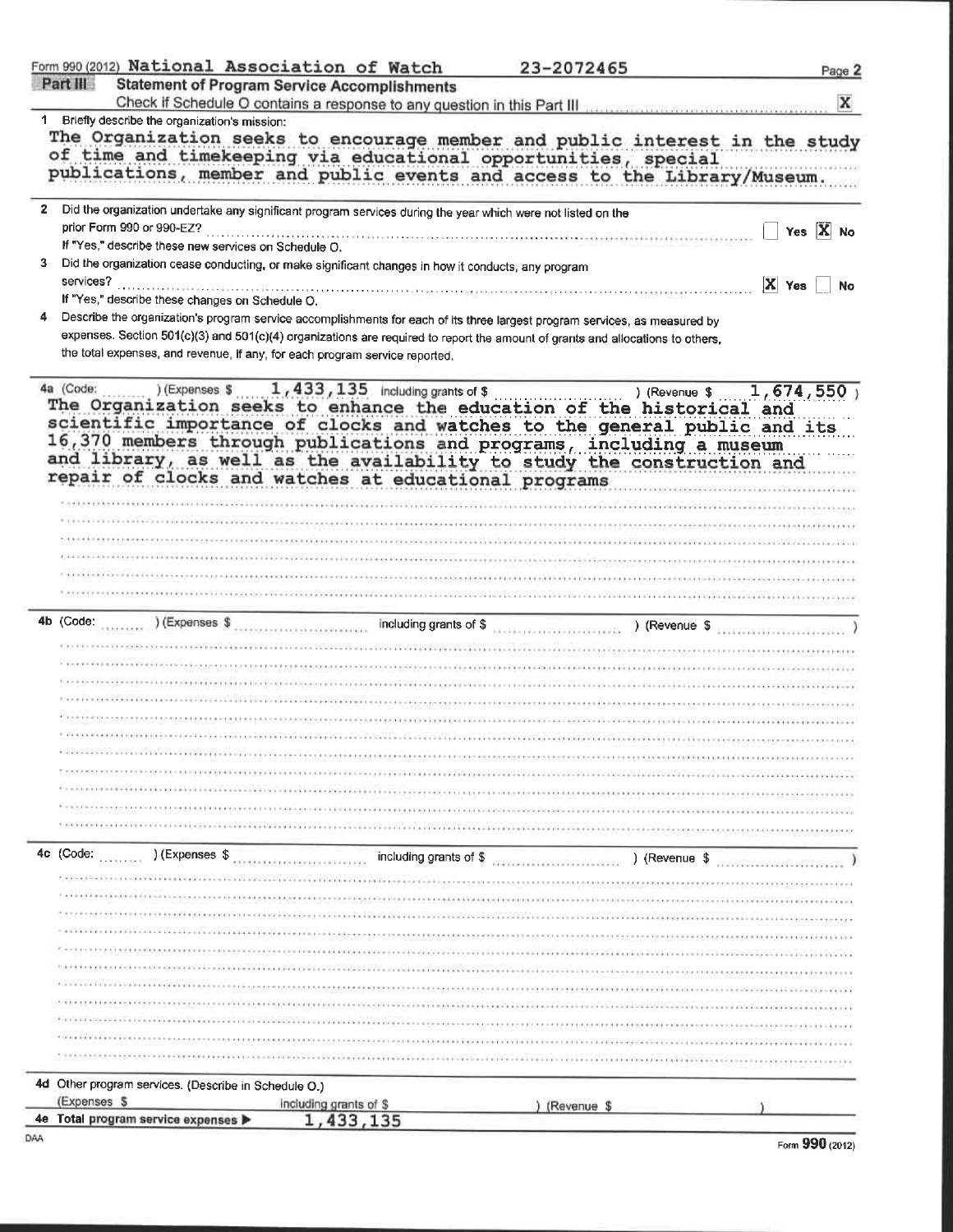Form 990 (2012) National Association of Watch 23-2072465<br>Part IV Checklist of Required Schedules

Page 3

|     |                                                                                                                                                                                                                                |                 | Yes | No           |
|-----|--------------------------------------------------------------------------------------------------------------------------------------------------------------------------------------------------------------------------------|-----------------|-----|--------------|
| 1   | Is the organization described in section 501(c)(3) or 4947(a)(1) (other than a private foundation)? If "Yes,"                                                                                                                  |                 |     |              |
|     | complete Schedule A                                                                                                                                                                                                            | $\mathbf{1}$    | x   |              |
| 2   | Is the organization required to complete Schedule B, Schedule of Contributors (see instructions)?                                                                                                                              | $\overline{2}$  | X   |              |
| 3   | Did the organization engage in direct or indirect political campaign activities on behalf of or in opposition to                                                                                                               |                 |     |              |
|     | candidates for public office? If "Yes," complete Schedule C, Part I                                                                                                                                                            | 3               |     | x            |
| 4   | Section 501(c)(3) organizations. Did the organization engage In lobbying activities, or have a section 501(h)                                                                                                                  |                 |     |              |
| 5.  | election in effect during the tax year? If "Yes," complete Schedule C, Part II                                                                                                                                                 | 4               |     | x            |
|     | Is the organization a section 501(c)(4), 501(c)(5), or 501(c)(6) organization that receives membership dues,                                                                                                                   |                 |     |              |
|     | assessments, or similar amounts as defined in Revenue Procedure 98-19? If "Yes," complete Schedule C,<br>Part III                                                                                                              |                 |     |              |
| 6   | Did the organization maintain any donor advised funds or any similar funds or accounts for which donors                                                                                                                        | 5               |     | x            |
|     |                                                                                                                                                                                                                                |                 |     |              |
|     | have the right to provide advice on the distribution or investment of amounts in such funds or accounts? If<br>"Yes," complete Schedule D. Part I                                                                              |                 |     |              |
| 7.  | Did the organization receive or hold a conservation easement, including easements to preserve open space,                                                                                                                      | 6               |     | x            |
|     | the environment, historic land areas, or historic structures? If "Yes," complete Schedule D, Part II                                                                                                                           |                 |     |              |
| 8   | Did the organization maintain collections of works of art, historical treasures, or other similar assets? If "Yes,"                                                                                                            | $\overline{7}$  |     | $\mathbf{x}$ |
|     | complete Schedule D, Part III                                                                                                                                                                                                  |                 |     |              |
| 9   | Did the organization report an amount in Part X, line 21, for escrow or custodial account liability; serve as a                                                                                                                | 8               | x   |              |
|     | custodian for amounts not listed in Part X; or provide credit counseling, debt management, credit repair, or                                                                                                                   |                 |     |              |
|     | debt negotiation services? If "Yes," complete Schedule D, Part IV                                                                                                                                                              |                 |     | x            |
| 10  | Did the organization, directly or through a related organization, hold assets in temporarily restricted                                                                                                                        | 9               |     |              |
|     | endowments, permanent endowments, or quasi-endowments? If "Yes," complete Schedule D, Part V                                                                                                                                   | 10              | x   |              |
| 11  | If the organization's answer to any of the following questions is "Yes," then complete Schedule D, Parts VI,                                                                                                                   |                 |     |              |
|     | VII, VIII, IX, or X as applicable.                                                                                                                                                                                             |                 |     |              |
| a   | Did the organization report an amount for land, buildings, and equipment in Part X, line 10? If "Yes,"                                                                                                                         |                 |     |              |
|     | complete Schedule D, Part VI                                                                                                                                                                                                   | 11a             | x   |              |
|     | b Did the organization report an amount for investments-other securities in Part X, line 12 that is 5% or more                                                                                                                 |                 |     |              |
|     | of its total assets reported in Part X, line 16? If "Yes," complete Schedule D, Part VII                                                                                                                                       | 11 <sub>b</sub> |     | $\mathbf{x}$ |
|     | Did the organization report an amount for investments-program related in Part X, line 13 that is 5% or more                                                                                                                    |                 |     |              |
|     | of its total assets reported in Part X, line 16? If "Yes," complete Schedule D, Part VIII                                                                                                                                      | 11c             |     | X.           |
| d.  | Did the organization report an amount for other assets in Part X, line 15 that is 5% or more of its total assets                                                                                                               |                 |     |              |
|     | reported in Part X, line 16? If "Yes," complete Schedule D, Part IX                                                                                                                                                            | 11d             |     | $\mathbf{x}$ |
|     |                                                                                                                                                                                                                                | 11e             | x   |              |
| f.  | Did the organization's separate or consolidated financial statements for the tax year include a footnote that addresses                                                                                                        |                 |     |              |
|     | the organization's liability for uncertain tax positions under FIN 48 (ASC 740)? If "Yes," complete Schedule D, Part X                                                                                                         | 11f             |     | x            |
|     | 12a Did the organization obtain separate, independent audited financial statements for the tax year? If "Yes," complete                                                                                                        |                 |     |              |
|     | Schedule D, Parts XI and XII                                                                                                                                                                                                   | 12a             | x   |              |
|     | b Was the organization included in consolidated, independent audited financial statements for the tax year? If "Yes," and if                                                                                                   |                 |     |              |
|     |                                                                                                                                                                                                                                | 12 <sub>b</sub> |     | X            |
| 13  |                                                                                                                                                                                                                                | 13              |     | x            |
| 14a |                                                                                                                                                                                                                                | 14a             |     | $\mathbf{x}$ |
| b   | Did the organization have aggregate revenues or expenses of more than \$10,000 from grantmaking,                                                                                                                               |                 |     |              |
|     | fundraising, business, investment, and program service activities outside the United States, or aggregate                                                                                                                      |                 |     |              |
|     | foreign investments valued at \$100,000 or more? If "Yes," complete Schedule F, Parts I and IV [[[[[[[[[[[[[[[[                                                                                                                | 14 <sub>b</sub> |     | X.           |
| 15  | Did the organization report on Part IX, column (A), line 3, more than \$5,000 of grants or assistance to any                                                                                                                   |                 |     |              |
|     |                                                                                                                                                                                                                                | 15              |     | X.           |
| 16  | Did the organization report on Part IX, column (A), line 3, more than \$5,000 of aggregate grants or assistance                                                                                                                |                 |     |              |
|     |                                                                                                                                                                                                                                | 16              |     | <u>x</u>     |
| 17  | Did the organization report a total of more than \$15,000 of expenses for professional fundraising services on                                                                                                                 |                 |     |              |
|     |                                                                                                                                                                                                                                | 17              |     | $\mathbf{x}$ |
| 18  | Did the organization report more than \$15,000 total of fundraising event gross income and contributions on                                                                                                                    |                 |     |              |
| 19  | Part VIII, lines 1c and 8a? If "Yes," complete Schedule G, Part II [19] Martin Martin Martin Martin Martin Martin Martin Martin Martin Martin Martin Martin Martin Martin Martin Martin Martin Martin Martin Martin Martin Mar | 18              |     | X.           |
|     | Did the organization report more than \$15,000 of gross income from gaming activities on Part VIII, line 9a?<br>If "Yes," complete Schedule G, Part III                                                                        |                 |     |              |
| 20a |                                                                                                                                                                                                                                | 19              |     | Х.           |
|     | Did the organization operate one or more hospital facilities? If "Yes," complete Schedule H assesses and containing the organization operate one or more hospital facilities? If "Yes," complete Schedule H assessessessessess | 20a             |     | $\mathbf{x}$ |
|     | b if "Yes" to line 20a, did the organization attach a copy of its audited financial statements to this return?                                                                                                                 | 20 <sub>b</sub> |     |              |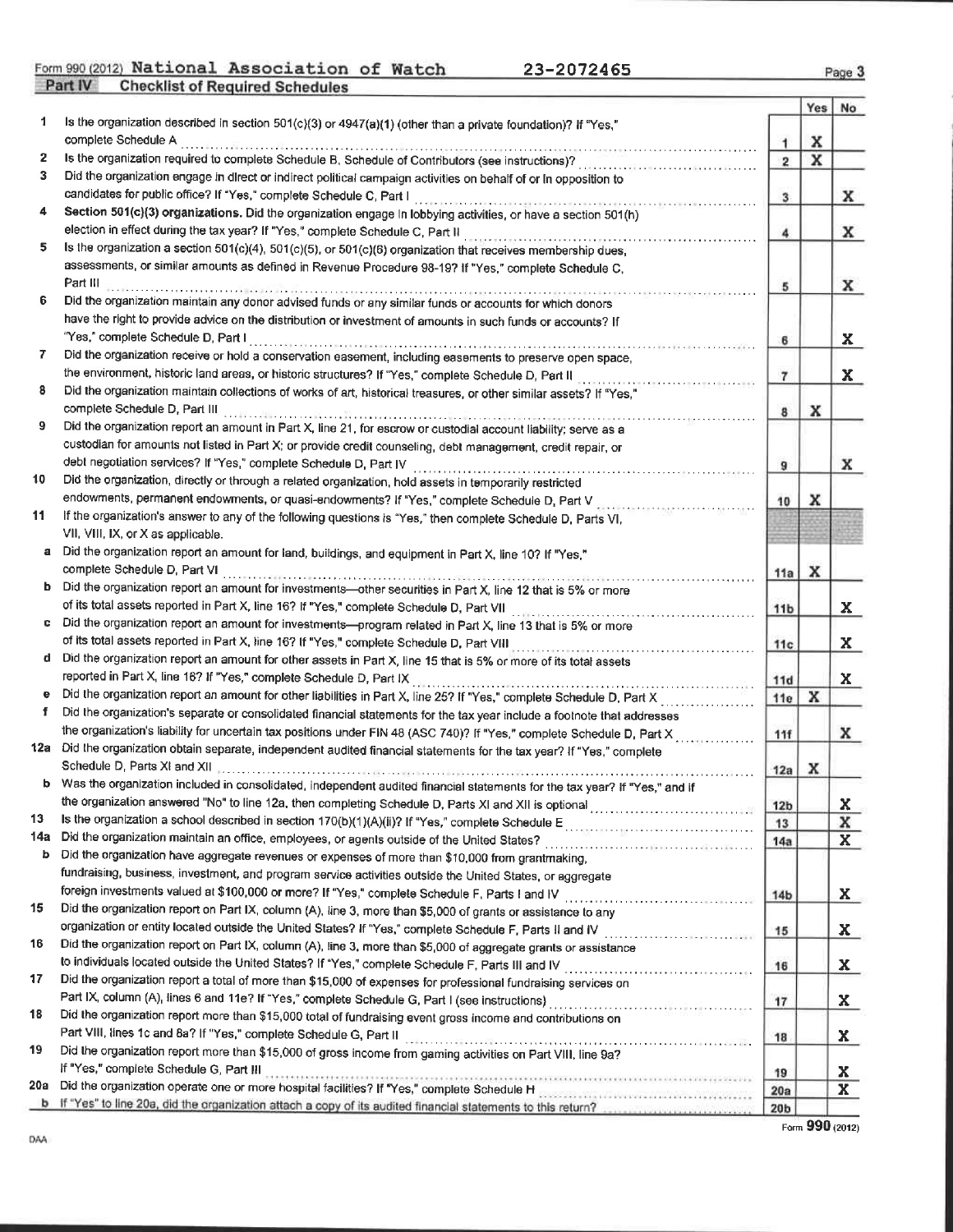Form 990 (2012) National Association of Watch<br>Part IV Checklist of Required Schedules (continued)

23-2072465

|     |                                                                                                                                                                                                    |                 | Yes | No                      |
|-----|----------------------------------------------------------------------------------------------------------------------------------------------------------------------------------------------------|-----------------|-----|-------------------------|
| 21  | Did the organization report more than \$5,000 of grants and other assistance to any government or organization                                                                                     |                 |     |                         |
|     | in the United States on Part IX, column (A), line 1? If "Yes," complete Schedule I, Parts I and II                                                                                                 | 21              |     | X                       |
| 22  | Did the organization report more than \$5,000 of grants and other assistance to individuals in the United States<br>on Part IX, column (A), line 2? If "Yes," complete Schedule I, Parts I and III | 22              |     | X                       |
| 23  | Did the organization answer "Yes" to Part VII, Section A, line 3, 4, or 5 about compensation of the                                                                                                |                 |     |                         |
|     | organization's current and former officers, directors, trustees, key employees, and highest compensated                                                                                            |                 |     |                         |
|     | employees? If "Yes," complete Schedule J                                                                                                                                                           | 23              |     | x                       |
| 24a | Did the organization have a tax-exempt bond issue with an outstanding principal amount of more than                                                                                                |                 |     |                         |
|     | \$100,000 as of the last day of the year, that was issued after December 31, 2002? If "Yes," answer lines 24b                                                                                      |                 |     |                         |
|     | through 24d and complete Schedule K. If "No," go to line 25                                                                                                                                        | 24a             |     | x                       |
|     | Did the organization invest any proceeds of tax-exempt bonds beyond a temporary period exception?                                                                                                  | 24 <sub>b</sub> |     |                         |
| c   | Did the organization maintain an escrow account other than a refunding escrow at any time during the year                                                                                          |                 |     |                         |
|     | to defease any tax-exempt bonds?                                                                                                                                                                   | 24c             |     |                         |
| d   | Did the organization act as an "on behalf of" issuer for bonds outstanding at any time during the year?                                                                                            | 24d             |     |                         |
| 25a | Section 501(c)(3) and 501(c)(4) organizations. Did the organization engage in an excess benefit transaction                                                                                        |                 |     |                         |
|     | with a disqualified person during the year? If "Yes," complete Schedule L, Part I                                                                                                                  | 25a             |     | x                       |
|     | Is the organization aware that it engaged in an excess benefit transaction with a disqualified person in a prior                                                                                   |                 |     |                         |
|     | year, and that the transaction has not been reported on any of the organization's prior Forms 990 or 990-EZ?                                                                                       |                 |     |                         |
|     | If "Yes," complete Schedule L, Part I                                                                                                                                                              | 25 <sub>b</sub> |     | x                       |
| 26  | Was a loan to or by a current or former officer, director, trustee, key employee, highest compensated employee, or                                                                                 |                 |     |                         |
|     | disqualified person outstanding as of the end of the organization's tax year? If "Yes," complete Schedule L, Part II                                                                               | 26              |     | x                       |
| 27  | Did the organization provide a grant or other assistance to an officer, director, trustee, key employee,                                                                                           |                 |     |                         |
|     | substantial contributor or employee thereof, a grant selection committee member, or to a 35% controlled                                                                                            |                 |     |                         |
|     | entity or family member of any of these persons? If "Yes," complete Schedule L, Part III                                                                                                           | 27              |     | x                       |
| 28  | Was the organization a party to a business transaction with one of the following parties (see Schedule L,                                                                                          |                 |     |                         |
|     | Part IV instructions for applicable filing thresholds, conditions, and exceptions):                                                                                                                |                 |     |                         |
| а   | A current or former officer, director, trustee, or key employee? If "Yes," complete Schedule L, Part IV                                                                                            | 28a             |     | x                       |
| b.  | A family member of a current or former officer, director, trustee, or key employee? If "Yes," complete                                                                                             |                 |     |                         |
|     | Schedule L, Part IV                                                                                                                                                                                | 28 <sub>b</sub> |     | x                       |
| c   | An entity of which a current or former officer, director, trustee, or key employee (or a family member thereof)                                                                                    |                 |     |                         |
|     | was an officer, director, trustee, or direct or indirect owner? If "Yes," complete Schedule L, Part IV                                                                                             | 28c             |     | X                       |
| 29  | Did the organization receive more than \$25,000 in non-cash contributions? If "Yes," complete Schedule Messerscheider                                                                              | 29              |     | $\overline{\mathbf{x}}$ |
| 30  | Did the organization receive contributions of art, historical treasures, or other similar assets, or qualified                                                                                     |                 |     |                         |
|     | conservation contributions? If "Yes," complete Schedule M                                                                                                                                          | 30              | x   |                         |
| 31  | Did the organization liquidate, terminate, or dissolve and cease operations? If "Yes," complete Schedule N,                                                                                        |                 |     |                         |
|     | Part I                                                                                                                                                                                             | 31              |     | x                       |
| 32  | Did the organization sell, exchange, dispose of, or transfer more than 25% of its net assets? If "Yes,"                                                                                            |                 |     |                         |
|     | complete Schedule N, Part II                                                                                                                                                                       | 32              |     | x                       |
| 33  | Did the organization own 100% of an entity disregarded as separate from the organization under Regulations                                                                                         |                 |     |                         |
|     | sections 301.7701-2 and 301.7701-3? If "Yes," complete Schedule R, Part I                                                                                                                          | 33              |     | X.                      |
| 34  | Was the organization related to any tax-exempt or taxable entity? If "Yes," complete Schedule R, Parts II, III,                                                                                    |                 |     |                         |
|     | or IV, and Part V, line 1                                                                                                                                                                          | 34              |     | x                       |
| 35a |                                                                                                                                                                                                    | 35a             |     | X                       |
| b   | If "Yes" to line 35a, did the organization receive any payment from or engage in any transaction with a                                                                                            |                 |     |                         |
|     |                                                                                                                                                                                                    | 35 <sub>b</sub> |     |                         |
| 36  | Section 501(c)(3) organizations. Did the organization make any transfers to an exempt non-charitable                                                                                               |                 |     |                         |
|     | related organization? If "Yes," complete Schedule R, Part V, line 2                                                                                                                                | 36              |     | x                       |
| 37  | Did the organization conduct more than 5% of its activities through an entity that is not a related organization                                                                                   |                 |     |                         |
|     | and that is treated as a partnership for federal income tax purposes? If "Yes," complete Schedule R,                                                                                               |                 |     |                         |
|     | Part VI                                                                                                                                                                                            | 37              |     | x                       |
| 38  | Did the organization complete Schedule O and provide explanations in Schedule O for Part VI, lines 11b and                                                                                         |                 |     |                         |
|     | 19? Note. All Form 990 filers are required to complete Schedule O.                                                                                                                                 | 38              | x   |                         |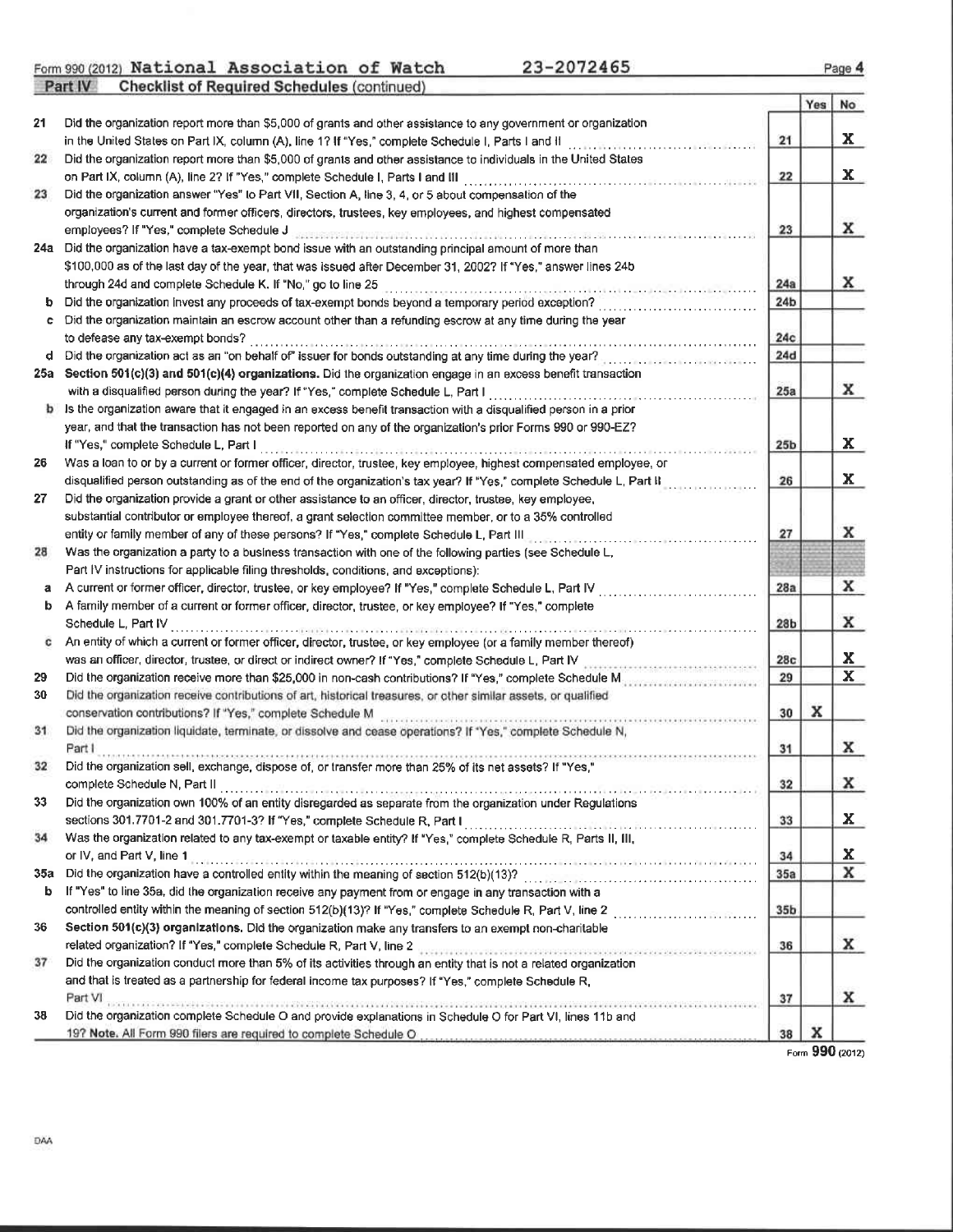|     | Form 990 (2012) National Association of Watch<br>23-2072465<br>Part V<br><b>Statements Regarding Other IRS Filings and Tax Compliance</b>                                                                   |                                    |                                                                  |                |   | Page 5                     |
|-----|-------------------------------------------------------------------------------------------------------------------------------------------------------------------------------------------------------------|------------------------------------|------------------------------------------------------------------|----------------|---|----------------------------|
|     | Check if Schedule O contains a response to any question in this Part V                                                                                                                                      |                                    |                                                                  |                |   |                            |
| 1a  |                                                                                                                                                                                                             |                                    | 46                                                               |                |   | Yes No                     |
| b   | Enter the number reported in Box 3 of Form 1096. Enter -0- if not applicable<br>Enter the number of Forms W-2G included in line 1a. Enter -0- if not applicable                                             | 1a                                 | 0                                                                |                |   |                            |
| с   | Did the organization comply with backup withholding rules for reportable payments to vendors and                                                                                                            | 1 <sub>b</sub>                     |                                                                  |                |   |                            |
|     | reportable gaming (gambling) winnings to prize winners?                                                                                                                                                     |                                    |                                                                  |                |   |                            |
| 2a  | Enter the number of employees reported on Form W-3, Transmittal of Wage and Tax                                                                                                                             |                                    |                                                                  | 1c             | x |                            |
|     |                                                                                                                                                                                                             |                                    |                                                                  |                |   |                            |
| b   | Statements, filed for the calendar year ending with or within the year covered by this return                                                                                                               | 2a                                 | 42                                                               |                |   |                            |
|     | If at least one is reported on line 2a, did the organization file all required federal employment tax returns?                                                                                              |                                    |                                                                  | 2 <sub>b</sub> | x |                            |
| Зa  | Note. If the sum of lines 1a and 2a is greater than 250, you may be required to e-file (see instructions)<br>Did the organization have unrelated business gross income of \$1,000 or more during the year?  |                                    |                                                                  |                |   |                            |
| b   | If "Yes," has it filed a Form 990-T for this year? If "No," provide an explanation in Schedule O                                                                                                            |                                    |                                                                  | 3a             | x |                            |
| 4a  | At any time during the calendar year, did the organization have an interest in, or a signature or other authority                                                                                           |                                    | .<br>2002 - Charles Les Les Langues (1987-1988) - Profile (1988) | 3 <sub>b</sub> | x |                            |
|     | over, a financial account in a foreign country (such as a bank account, securities account, or other financial                                                                                              |                                    |                                                                  |                |   |                            |
|     | account)?                                                                                                                                                                                                   |                                    |                                                                  |                |   |                            |
|     | If "Yes," enter the name of the foreign country:                                                                                                                                                            |                                    |                                                                  | 4a             |   | x                          |
|     | See instructions for filing requirements for Form TD F 90-22.1, Report of Foreign Bank and Financial Accounts.                                                                                              |                                    |                                                                  |                |   |                            |
| 5a  |                                                                                                                                                                                                             |                                    |                                                                  |                |   |                            |
| b   |                                                                                                                                                                                                             |                                    |                                                                  | 5a             |   | x                          |
| c   | Did any taxable party notify the organization that it was or is a party to a prohibited tax shelter transaction?<br>If "Yes" to line 5a or 5b, did the organization file Form 8886-T?                       |                                    |                                                                  | 5b             |   | x                          |
| 6а  | Does the organization have annual gross receipts that are normally greater than \$100,000, and did the                                                                                                      |                                    |                                                                  | 5c             |   |                            |
|     | organization solicit any contributions that were not tax deductible as charitable contributions?                                                                                                            |                                    |                                                                  |                |   |                            |
| b   | If "Yes," did the organization include with every solicitation an express statement that such contributions or                                                                                              |                                    |                                                                  | 6a             |   | x                          |
|     | gifts were not tax deductible?                                                                                                                                                                              |                                    |                                                                  |                |   |                            |
| 7.  | Organizations that may receive deductible contributions under section 170(c).                                                                                                                               |                                    |                                                                  | 6b             |   |                            |
| a   | Did the organization receive a payment in excess of \$75 made partly as a contribution and partly for goods                                                                                                 |                                    |                                                                  |                |   |                            |
|     | and services provided to the payor?                                                                                                                                                                         |                                    |                                                                  |                |   |                            |
|     |                                                                                                                                                                                                             |                                    |                                                                  | 7a             | x |                            |
|     | If "Yes," did the organization notify the donor of the value of the goods or services provided?<br>Did the organization sell, exchange, or otherwise dispose of tangible personal property for which it was |                                    |                                                                  | 7b             | x |                            |
|     | required to file Form 8282?                                                                                                                                                                                 |                                    |                                                                  |                |   |                            |
| d   | A PARTICIPATION IN THE REPORT OF THE CONTROL OF THE CONTRACT OF THE CONTRACT OF THE CONTRACT OF THE<br>If "Yes," indicate the number of Forms 8282 filed during the year                                    | 7d                                 |                                                                  | 7c             |   | x                          |
| е   | the company of the first product of the<br>Did the organization receive any funds, directly or indirectly, to pay premiums on a personal benefit contract?                                                  |                                    |                                                                  |                |   |                            |
| f   | Did the organization, during the year, pay premiums, directly or indirectly, on a personal benefit contract?                                                                                                |                                    |                                                                  | 7e             |   | X                          |
| g   | If the organization received a contribution of qualified intellectual property, did the organization file Form 8899 as required?                                                                            |                                    |                                                                  | 7f             |   | $\mathbf x$                |
| h   | If the organization received a contribution of cars, boats, airplanes, or other vehicles, did the organization file a Form 1098-C?                                                                          |                                    |                                                                  | 7 <sub>9</sub> |   | $\mathbf x$<br>$\mathbf x$ |
| 8   | Sponsoring organizations maintaining donor advised funds and section 509(a)(3) supporting                                                                                                                   |                                    |                                                                  | 7h             |   |                            |
|     | organizations. Did the supporting organization, or a donor advised fund maintained by a sponsoring                                                                                                          |                                    |                                                                  |                |   |                            |
|     |                                                                                                                                                                                                             |                                    |                                                                  |                |   |                            |
| 9   | Sponsoring organizations maintaining donor advised funds.                                                                                                                                                   |                                    |                                                                  | 8              |   |                            |
| а   |                                                                                                                                                                                                             |                                    |                                                                  |                |   |                            |
| b   |                                                                                                                                                                                                             |                                    |                                                                  | 9a             |   |                            |
| 10  | Section 501(c)(7) organizations. Enter:                                                                                                                                                                     |                                    |                                                                  | 9 <sub>b</sub> |   |                            |
| a   |                                                                                                                                                                                                             | 10a                                |                                                                  |                |   |                            |
| b   | Gross receipts, included on Form 990, Part VIII, line 12, for public use of club facilities                                                                                                                 | 10 <sub>b</sub>                    |                                                                  |                |   |                            |
| 11  | Section 501(c)(12) organizations. Enter:                                                                                                                                                                    |                                    |                                                                  |                |   |                            |
| a   | Gross income from members or shareholders                                                                                                                                                                   | 11a                                |                                                                  |                |   |                            |
| b   | Gross income from other sources (Do not net amounts due or paid to other sources                                                                                                                            |                                    |                                                                  |                |   |                            |
|     | against amounts due or received from them.)                                                                                                                                                                 |                                    |                                                                  |                |   |                            |
| 12a | Section 4947(a)(1) non-exempt charitable trusts. Is the organization filing Form 990 in lieu of Form 1041?                                                                                                  | 11 <sub>b</sub>                    |                                                                  |                |   |                            |
| b   | If "Yes," enter the amount of tax-exempt interest received or accrued during the year                                                                                                                       | 12b                                |                                                                  | 12a            |   |                            |
| 13  | Section 501(c)(29) qualified nonprofit health insurance issuers.                                                                                                                                            |                                    |                                                                  |                |   |                            |
| a   | Is the organization licensed to issue qualified health plans in more than one state?                                                                                                                        |                                    |                                                                  |                |   |                            |
|     | Note. See the instructions for additional information the organization must report on Schedule O.                                                                                                           |                                    |                                                                  | 13a            |   |                            |
| b   | Enter the amount of reserves the organization is required to maintain by the states in which                                                                                                                |                                    |                                                                  |                |   |                            |
|     | the organization is licensed to issue qualified health plans                                                                                                                                                |                                    |                                                                  |                |   |                            |
| c   | Enter the amount of reserves on hand                                                                                                                                                                        | 13 <sub>b</sub><br>13 <sub>c</sub> |                                                                  |                |   |                            |
| 14a | Did the organization receive any payments for indoor tanning services during the tax year?                                                                                                                  |                                    |                                                                  |                |   |                            |
|     | b If "Yes," has it filed a Form 720 to report these payments? If "No," provide an explanation in Schedule O.                                                                                                |                                    |                                                                  | 14a            |   | x                          |

|  |  | Form 990 (2012) |
|--|--|-----------------|
|--|--|-----------------|

 $\frac{1}{\text{DAA}}$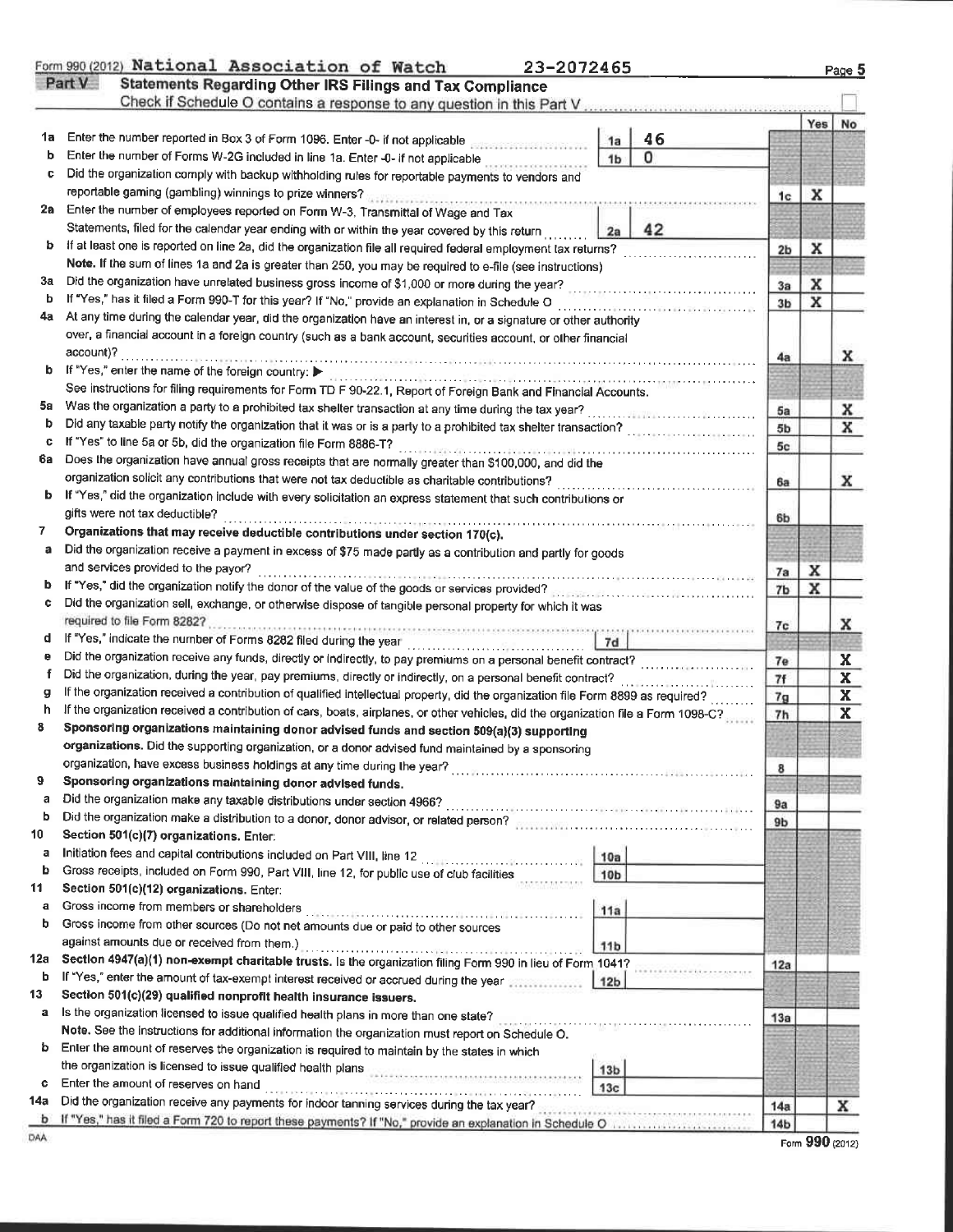|         | Form 990 (2012) National Association of Watch |  |  |
|---------|-----------------------------------------------|--|--|
| Part VI | Governance, Management, and Disclosure For    |  |  |

| National Association of Watch |  | 23-2072465                                                                 |
|-------------------------------|--|----------------------------------------------------------------------------|
|                               |  | 3 overnance, Management, and Disclosure For each "Yes" response to lines 2 |

| - |
|---|
|   |

| Part VI | ----<br>"Governance, Management, and Disclosure For each "Yes" response to lines 2 through 7b below, and for a "No"       |
|---------|---------------------------------------------------------------------------------------------------------------------------|
|         | response to line 8a, 8b, or 10b below, describe the circumstances, processes, or changes in Schedule O. See instructions. |
|         | Check if Schedule O contains a response to any question in this Part VI<br>$\mathbf{x}$                                   |
|         | Section A. Governing Body and Management                                                                                  |

|          |                                                                                                                                                                           |    |    |                        | Yes    | No                      |  |  |
|----------|---------------------------------------------------------------------------------------------------------------------------------------------------------------------------|----|----|------------------------|--------|-------------------------|--|--|
| 1a       | Enter the number of voting members of the governing body at the end of the tax year                                                                                       | 1a | 12 |                        |        |                         |  |  |
|          | If there are material differences in voting rights among members of the governing body, or                                                                                |    |    |                        |        |                         |  |  |
|          | if the governing body delegated broad authority to an executive committee or similar                                                                                      |    |    |                        |        |                         |  |  |
|          | committee, explain in Schedule O.                                                                                                                                         |    |    |                        |        |                         |  |  |
| b        | Enter the number of voting members included in line 1a, above, who are independent<br>12<br>1 <sub>b</sub>                                                                |    |    |                        |        |                         |  |  |
| 2        | Did any officer, director, trustee, or key employee have a family relationship or a business relationship with                                                            |    |    |                        |        |                         |  |  |
|          | any other officer, director, trustee, or key employee?                                                                                                                    |    |    | $\mathbf{z}$           |        | X                       |  |  |
| 3        | Did the organization delegate control over management duties customarily performed by or under the direct                                                                 |    |    |                        |        |                         |  |  |
| 4        | supervision of officers, directors, or trustees, or key employees to a management company or other person?                                                                |    |    | 3                      |        | X                       |  |  |
| 5        | Did the organization make any significant changes to its governing documents since the prior Form 990 was filed?                                                          |    |    | 4                      |        | $\mathbf x$             |  |  |
| 6        |                                                                                                                                                                           |    |    | 5                      |        | $\overline{\mathbf{x}}$ |  |  |
| 7a       | Did the organization have members or stockholders?                                                                                                                        |    |    | 6                      | х      |                         |  |  |
|          | Did the organization have members, stockholders, or other persons who had the power to elect or appoint<br>one or more members of the governing body?                     |    |    |                        |        |                         |  |  |
| b        |                                                                                                                                                                           |    |    | 7a                     | x      |                         |  |  |
|          | Are any governance decisions of the organization reserved to (or subject to approval by) members,                                                                         |    |    |                        |        |                         |  |  |
| 8        | stockholders, or persons other than the governing body?<br>mente de elevacional en altrigues proposar en la caractería de la caractería de la caractería de la caractería |    |    | 7 <sub>b</sub>         | x      |                         |  |  |
| a        | Did the organization contemporaneously document the meetings held or written actions undertaken during the year by the following:<br>The governing body?                  |    |    |                        |        |                         |  |  |
| ь        | Each committee with authority to act on behalf of the governing body?                                                                                                     |    |    | 8a                     | x      |                         |  |  |
| 9        |                                                                                                                                                                           |    |    | 8b                     | x      |                         |  |  |
|          | Is there any officer, director, trustee, or key employee listed in Part VII, Section A, who cannot be reached at                                                          |    |    |                        |        |                         |  |  |
|          |                                                                                                                                                                           |    |    | 9                      | x      |                         |  |  |
|          | Section B. Policies (This Section B requests information about policies not required by the Internal Revenue Code.)                                                       |    |    |                        |        |                         |  |  |
| 10a      | Did the organization have local chapters, branches, or affiliates?                                                                                                        |    |    |                        | Yes    | No                      |  |  |
| b        | If "Yes," did the organization have written policies and procedures governing the activities of such chapters,                                                            |    |    | 10a                    | x      |                         |  |  |
|          | affiliates, and branches to ensure their operations are consistent with the organization's exempt purposes?                                                               |    |    |                        |        |                         |  |  |
| 11a      | Has the organization provided a complete copy of this Form 990 to all members of its governing body before filing the form?                                               |    |    | 10 <sub>b</sub>        | x<br>x |                         |  |  |
| b        | Describe in Schedule O the process, if any, used by the organization to review this Form 990.                                                                             |    |    | 11a                    |        |                         |  |  |
| 12a      | Did the organization have a written conflict of interest policy? If "No," go to line 13                                                                                   |    |    |                        | x      |                         |  |  |
| ь        | Were officers, directors, or trustees, and key employees required to disclose annually interests that could give rise to conflicts?                                       |    |    | 12a<br>12 <sub>b</sub> | x      |                         |  |  |
| c        | Did the organization regularly and consistently monitor and enforce compliance with the policy? If "Yes,"                                                                 |    |    |                        |        |                         |  |  |
|          | describe in Schedule O how this was done                                                                                                                                  |    |    | 12 <sub>c</sub>        | x      |                         |  |  |
| 13       | Did the organization have a written whistleblower policy?                                                                                                                 |    |    | 13                     | x      |                         |  |  |
| 14       |                                                                                                                                                                           |    |    | 14                     | x      |                         |  |  |
| 15       | Did the process for determining compensation of the following persons include a review and approval by                                                                    |    |    |                        |        |                         |  |  |
|          | independent persons, comparability data, and contemporaneous substantiation of the deliberation and decision?                                                             |    |    |                        |        |                         |  |  |
| a        | The organization's CEO, Executive Director, or top management official                                                                                                    |    |    | 15a                    | x      |                         |  |  |
| b        | Other officers or key employees of the organization                                                                                                                       |    |    | 15 <sub>b</sub>        |        | x                       |  |  |
|          | If "Yes" to line 15a or 15b, describe the process in Schedule O (see instructions).                                                                                       |    |    |                        |        |                         |  |  |
| 16a      | Did the organization invest in, contribute assets to, or participate in a joint venture or similar arrangement                                                            |    |    |                        |        |                         |  |  |
|          | with a taxable entity during the year?                                                                                                                                    |    |    | 16a                    |        | x                       |  |  |
| b        | If "Yes," did the organization follow a written policy or procedure requiring the organization to evaluate its                                                            |    |    |                        |        |                         |  |  |
|          | participation in joint venture arrangements under applicable federal tax law, and take steps to safeguard the                                                             |    |    |                        |        |                         |  |  |
|          | organization's exempt status with respect to such arrangements?                                                                                                           |    |    | <b>16b</b>             |        |                         |  |  |
|          | <b>Section C. Disclosure</b>                                                                                                                                              |    |    |                        |        |                         |  |  |
| 17<br>18 | List the states with which a copy of this Form 990 is required to be filed<br><b>PA</b>                                                                                   |    |    |                        |        |                         |  |  |
|          | Section 6104 requires an organization to make its Forms 1023 (or 1024 if applicable), 990, and 990-T (Section 501(c)(3)s only)                                            |    |    |                        |        |                         |  |  |
|          | available for public inspection. Indicate how you made these available. Check all that apply.<br>$ \mathbf{X} $ Own website                                               |    |    |                        |        |                         |  |  |
| 19       | $ \mathbf{X} $ Another's website $ \mathbf{X} $ Upon request<br>Other (explain in Schedule O)                                                                             |    |    |                        |        |                         |  |  |
|          | Describe in Schedule O whether (and if so, how), the organization made its governing documents, conflict of interest policy,                                              |    |    |                        |        |                         |  |  |
| 20       | and financial statements available to the public during the tax year.                                                                                                     |    |    |                        |        |                         |  |  |
|          | State the name, physical address, and telephone number of the person who possesses the books and records of the<br>organization: Charles Auman, Controller                |    |    |                        |        |                         |  |  |
|          | 514 Poplar Street                                                                                                                                                         |    |    |                        |        |                         |  |  |

|          | organization. P Charles Auman, Controller | 514 Poplar Street |               |  |  |
|----------|-------------------------------------------|-------------------|---------------|--|--|
| Columbia |                                           | PA 17512          | $717 - 684 -$ |  |  |
| ЭAА      |                                           |                   |               |  |  |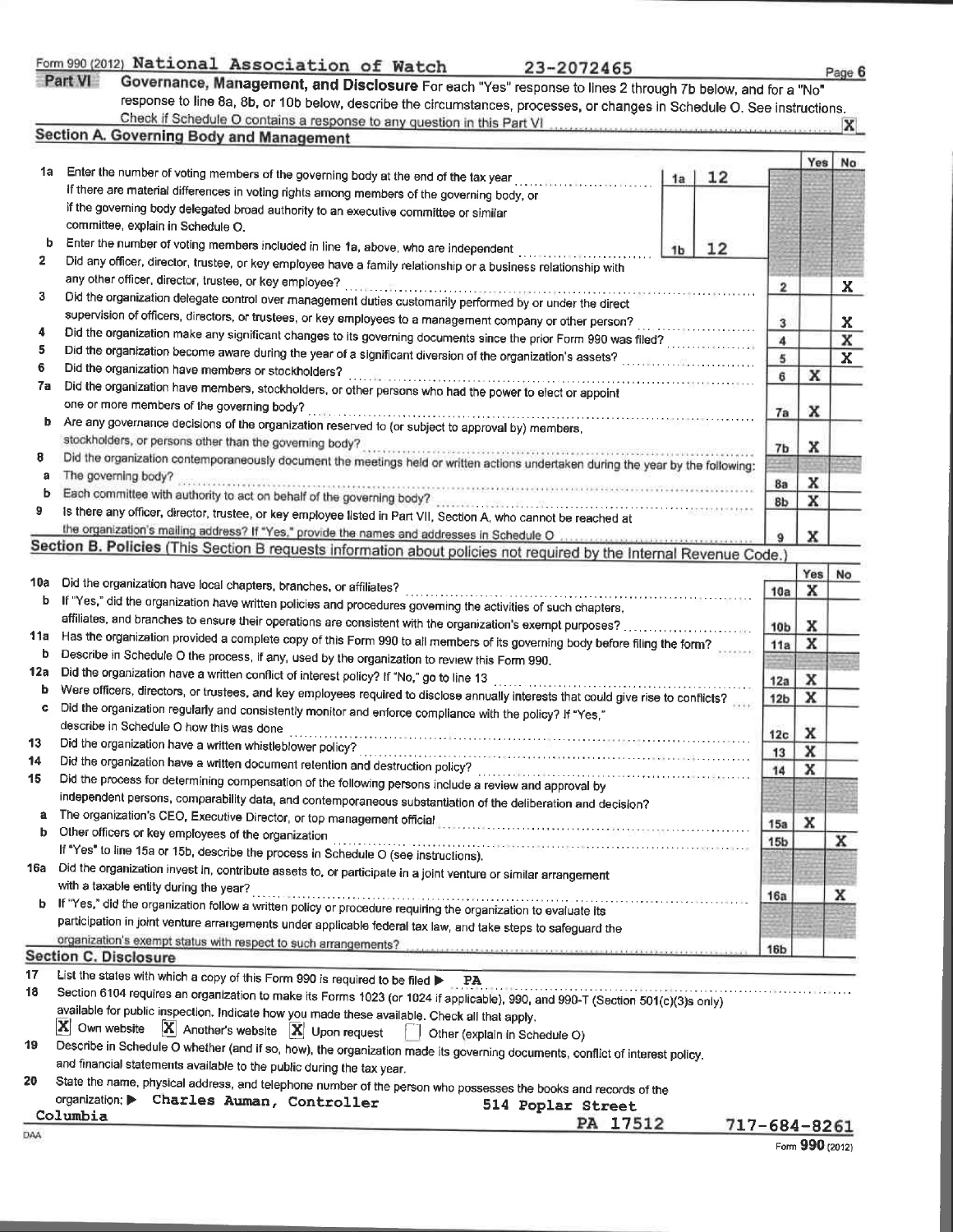|          | Form 990 (2012) National Association of Watch |  | 23-2072465                                                                                       | Pao |
|----------|-----------------------------------------------|--|--------------------------------------------------------------------------------------------------|-----|
| Part VII |                                               |  | Compensation of Officers, Directors, Trustees, Key Employees, Highest Compensated Employees, and |     |
|          | Indonesdest Centrealers                       |  |                                                                                                  |     |

DAA

23-2072465

|                          | Independent Contractors                                                                   |                                     |                                   |                    |         |                     |                                                              |        |                                                                                                                                                                                                                                                                                                                                                                                          |                                                   |                                        |
|--------------------------|-------------------------------------------------------------------------------------------|-------------------------------------|-----------------------------------|--------------------|---------|---------------------|--------------------------------------------------------------|--------|------------------------------------------------------------------------------------------------------------------------------------------------------------------------------------------------------------------------------------------------------------------------------------------------------------------------------------------------------------------------------------------|---------------------------------------------------|----------------------------------------|
|                          |                                                                                           |                                     |                                   |                    |         |                     |                                                              |        | Check if Schedule O contains a response to any question in this Part VII.                                                                                                                                                                                                                                                                                                                |                                                   |                                        |
| <b>Section A.</b>        |                                                                                           |                                     |                                   |                    |         |                     |                                                              |        | Officers, Directors, Trustees, Key Employees, and Highest Compensated Employees<br>1a Complete this table for all persons required to be listed. Report compensation for the calendar year ending with or within the                                                                                                                                                                     |                                                   |                                        |
| organization's tax year. |                                                                                           |                                     |                                   |                    |         |                     |                                                              |        |                                                                                                                                                                                                                                                                                                                                                                                          |                                                   |                                        |
|                          | compensation. Enter -0- in columns (D), (E), and (F) if no compensation was paid.         |                                     |                                   |                    |         |                     |                                                              |        | Explorer interpretent in the organization's current officers, directors, trustees (whether individuals or organizations), regardless of amount of                                                                                                                                                                                                                                        |                                                   |                                        |
|                          |                                                                                           |                                     |                                   |                    |         |                     |                                                              |        | $\bullet$ List all of the organization's current key employees, if any. See instructions for definition of "key employee."                                                                                                                                                                                                                                                               |                                                   |                                        |
|                          | organization and any related organizations.                                               |                                     |                                   |                    |         |                     |                                                              |        | • List the organization's five current highest compensated employees (other than an officer, director, trustee, or key employee)<br>who received reportable compensation (Box 5 of Form W-2 and/or Box 7 of Form 1099-MISC) of more than \$100,000 from the                                                                                                                              |                                                   |                                        |
|                          | \$100,000 of reportable compensation from the organization and any related organizations. |                                     |                                   |                    |         |                     |                                                              |        | Explorer List all of the organization's former officers, key employees, and highest compensated employees who received more than                                                                                                                                                                                                                                                         |                                                   |                                        |
|                          |                                                                                           |                                     |                                   |                    |         |                     |                                                              |        | List all of the organization's former directors or trustees that received, in the capacity as a former director or trustee of the<br>organization, more than \$10,000 of reportable compensation from the organization and any related organizations.<br>List persons in the following order: individual trustees or directors; institutional trustees; officers; key employees; highest |                                                   |                                        |
|                          | compensated employees; and former such persons.                                           |                                     |                                   |                    |         |                     |                                                              |        | Check this box if neither the organization nor any related organizations compensated any current officer, director, or trustee.                                                                                                                                                                                                                                                          |                                                   |                                        |
|                          |                                                                                           |                                     |                                   |                    |         |                     |                                                              |        |                                                                                                                                                                                                                                                                                                                                                                                          |                                                   |                                        |
|                          | (A)<br>Name and Title                                                                     | (B)<br>Average<br>hours per<br>week |                                   |                    |         | $\{C\}$<br>Position | (do not check more than one<br>box, unless person is both an |        | (D)<br>Reportable<br>compensation<br>from                                                                                                                                                                                                                                                                                                                                                | (E)<br>Reportable<br>compensation from<br>related | (F)<br>Estimated<br>amount of<br>other |
|                          |                                                                                           | (list any<br>hours for              |                                   |                    |         |                     | officer and a director/trustee)                              |        | the<br>organization                                                                                                                                                                                                                                                                                                                                                                      | organizations<br>(W-2/1099-MISC)                  | compensation<br>from the               |
|                          |                                                                                           | related                             | Individual trustee<br>or director |                    | Citican |                     | Highest compensated<br>employee                              | Former | (W-2/1099-MISC)                                                                                                                                                                                                                                                                                                                                                                          |                                                   | organization<br>and related            |
|                          |                                                                                           | organizations<br>below dotted       |                                   | <b>Franciscups</b> |         | employee            |                                                              |        |                                                                                                                                                                                                                                                                                                                                                                                          |                                                   | organizations                          |
|                          |                                                                                           | line)                               |                                   | bustee             |         |                     |                                                              |        |                                                                                                                                                                                                                                                                                                                                                                                          |                                                   |                                        |
|                          |                                                                                           |                                     |                                   |                    |         |                     |                                                              |        |                                                                                                                                                                                                                                                                                                                                                                                          |                                                   |                                        |
|                          | (1) Thomas J. Bartels                                                                     | 2.00                                |                                   |                    |         |                     |                                                              |        |                                                                                                                                                                                                                                                                                                                                                                                          |                                                   |                                        |
| Director                 |                                                                                           | 0.00                                | x                                 |                    |         |                     |                                                              |        | 0                                                                                                                                                                                                                                                                                                                                                                                        | 0                                                 | 0                                      |
|                          | (2) Michael A. Dempsey                                                                    |                                     |                                   |                    |         |                     |                                                              |        |                                                                                                                                                                                                                                                                                                                                                                                          |                                                   |                                        |
|                          |                                                                                           | 2.00                                |                                   |                    |         |                     |                                                              |        |                                                                                                                                                                                                                                                                                                                                                                                          |                                                   |                                        |
| Director                 |                                                                                           | 0.00                                | x                                 |                    |         |                     |                                                              |        | 0                                                                                                                                                                                                                                                                                                                                                                                        | 0                                                 | 0                                      |
|                          | (3) David Walter Dunn                                                                     |                                     |                                   |                    |         |                     |                                                              |        |                                                                                                                                                                                                                                                                                                                                                                                          |                                                   |                                        |
|                          |                                                                                           | 3.00                                |                                   |                    |         |                     |                                                              |        |                                                                                                                                                                                                                                                                                                                                                                                          |                                                   |                                        |
| Director                 |                                                                                           | 0.00                                | x                                 |                    |         |                     |                                                              |        | 0                                                                                                                                                                                                                                                                                                                                                                                        | 0                                                 | 0                                      |
|                          | (4) Philip C. Gregory                                                                     |                                     |                                   |                    |         |                     |                                                              |        |                                                                                                                                                                                                                                                                                                                                                                                          |                                                   |                                        |
|                          |                                                                                           | 3.00                                |                                   |                    |         |                     |                                                              |        |                                                                                                                                                                                                                                                                                                                                                                                          |                                                   |                                        |
| Director                 | $(5)$ David A. Lee                                                                        | 0.00                                | x                                 |                    |         |                     |                                                              |        | 0                                                                                                                                                                                                                                                                                                                                                                                        | 0                                                 | 0                                      |
|                          |                                                                                           | 10.00                               |                                   |                    |         |                     |                                                              |        |                                                                                                                                                                                                                                                                                                                                                                                          |                                                   |                                        |
| Treasurer                |                                                                                           | 0.00                                | x                                 |                    |         |                     |                                                              |        |                                                                                                                                                                                                                                                                                                                                                                                          | 0                                                 | 0                                      |
|                          | (6) Thomas W. McIntyre, PhD                                                               |                                     |                                   |                    |         |                     |                                                              |        |                                                                                                                                                                                                                                                                                                                                                                                          |                                                   |                                        |
|                          |                                                                                           | 10.00                               |                                   |                    |         |                     |                                                              |        |                                                                                                                                                                                                                                                                                                                                                                                          |                                                   |                                        |
| Director                 |                                                                                           | 0.00                                | x                                 |                    |         |                     |                                                              |        | 0                                                                                                                                                                                                                                                                                                                                                                                        | 0                                                 | 0                                      |
|                          | $(7)$ M. J. Mintz                                                                         |                                     |                                   |                    |         |                     |                                                              |        |                                                                                                                                                                                                                                                                                                                                                                                          |                                                   |                                        |
|                          |                                                                                           | 2.00                                |                                   |                    |         |                     |                                                              |        |                                                                                                                                                                                                                                                                                                                                                                                          |                                                   |                                        |
| Legal Counsel            | (8) Fortunat F. Mueller-Maerki                                                            | 0.00                                | x                                 |                    |         |                     |                                                              |        | 0                                                                                                                                                                                                                                                                                                                                                                                        | ο                                                 | 0                                      |
|                          |                                                                                           | 10.00                               |                                   |                    |         |                     |                                                              |        |                                                                                                                                                                                                                                                                                                                                                                                          |                                                   |                                        |
| Director                 |                                                                                           | 0.00                                | x                                 |                    |         |                     |                                                              |        | 0                                                                                                                                                                                                                                                                                                                                                                                        | 0                                                 | 0                                      |
|                          | (9) Joanne S. Orr                                                                         |                                     |                                   |                    |         |                     |                                                              |        |                                                                                                                                                                                                                                                                                                                                                                                          |                                                   |                                        |
|                          |                                                                                           | 2.00                                |                                   |                    |         |                     |                                                              |        |                                                                                                                                                                                                                                                                                                                                                                                          |                                                   |                                        |
| Director                 |                                                                                           | 0.00                                | x                                 |                    |         |                     |                                                              |        | 0                                                                                                                                                                                                                                                                                                                                                                                        | 0                                                 | 0                                      |
|                          | (10) Ruth Overton                                                                         |                                     |                                   |                    |         |                     |                                                              |        |                                                                                                                                                                                                                                                                                                                                                                                          |                                                   |                                        |
|                          |                                                                                           | 10.00                               |                                   |                    |         |                     |                                                              |        |                                                                                                                                                                                                                                                                                                                                                                                          |                                                   |                                        |
| Chair                    | (11) Jerry H. Thornsberry                                                                 | 0.00                                | $\mathbf{x}$                      |                    |         |                     |                                                              |        | 0                                                                                                                                                                                                                                                                                                                                                                                        | 0                                                 | 0                                      |
|                          |                                                                                           | 5.00                                |                                   |                    |         |                     |                                                              |        |                                                                                                                                                                                                                                                                                                                                                                                          |                                                   |                                        |
| Vice-Chair               |                                                                                           | 0.00                                | x                                 |                    |         |                     |                                                              |        | 0                                                                                                                                                                                                                                                                                                                                                                                        | 0                                                 | 0                                      |
|                          |                                                                                           |                                     |                                   |                    |         |                     |                                                              |        |                                                                                                                                                                                                                                                                                                                                                                                          |                                                   |                                        |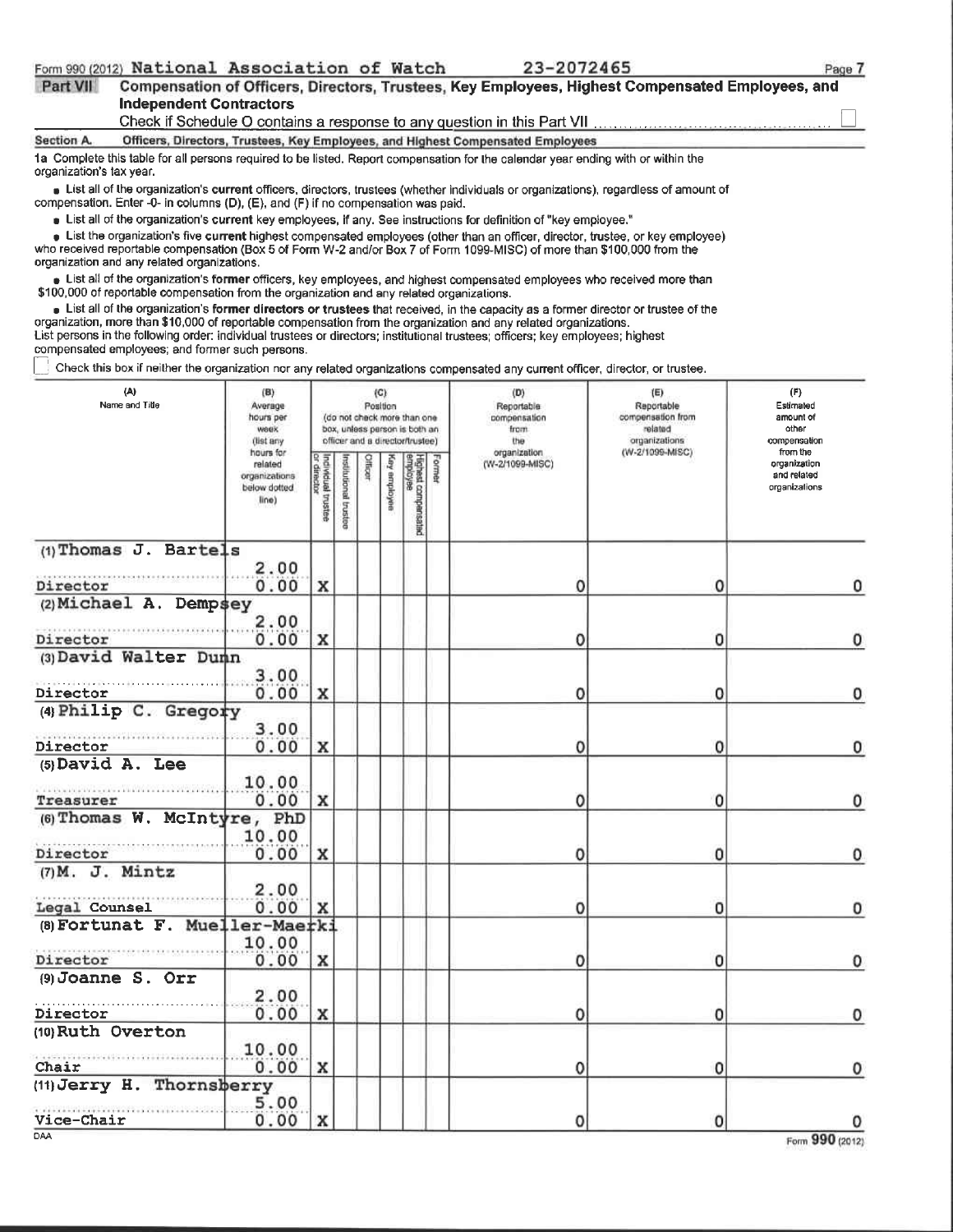## Form 990 (2012) National Association of Watch 23-2072465

| Part VII                                                                                                                                                                                                                                                                                                                                                                                                            |                                                                |                                                                                                                    |                          |         |              |                                 |        | Section A. Officers, Directors, Trustees, Key Employees, and Highest Compensated Employees (continued) |                                                                                       |                                                                    |  |
|---------------------------------------------------------------------------------------------------------------------------------------------------------------------------------------------------------------------------------------------------------------------------------------------------------------------------------------------------------------------------------------------------------------------|----------------------------------------------------------------|--------------------------------------------------------------------------------------------------------------------|--------------------------|---------|--------------|---------------------------------|--------|--------------------------------------------------------------------------------------------------------|---------------------------------------------------------------------------------------|--------------------------------------------------------------------|--|
| (A)<br>Name and title                                                                                                                                                                                                                                                                                                                                                                                               | (B)<br>Average<br>hours per<br>week<br>(list any               | (C)<br>Position<br>(do not check-more than one<br>box, unless person is both an<br>officer and a director/trustee) |                          |         |              |                                 |        | (D)<br>Reportable<br>compensation<br>trum<br>1110<br>organization                                      | (E)<br>Reportable<br>compensation from<br>related<br>organizations<br>(W-2/1099-MISC) | (F)<br>Estimated<br>amount of<br>other<br>compensation<br>from the |  |
|                                                                                                                                                                                                                                                                                                                                                                                                                     | hours for<br>related<br>organizations<br>below dotted<br>line) | Individual trustee<br>or director                                                                                  | histalutional<br>trustee | Officer | key employee | Highest compensated<br>employee | Former | (W-2/1099-MISC)                                                                                        |                                                                                       | organization<br>and related<br>organizations                       |  |
| (12) Eugene R. Volk<br>Director                                                                                                                                                                                                                                                                                                                                                                                     | 5.00<br>0.00                                                   | x                                                                                                                  |                          |         |              |                                 |        | 0                                                                                                      | 0                                                                                     | 0                                                                  |  |
| (13) Mary Ann Wahlner<br>Secretary                                                                                                                                                                                                                                                                                                                                                                                  | 10.00<br>0.00                                                  | x                                                                                                                  |                          |         |              |                                 |        | 0                                                                                                      | 0                                                                                     | о                                                                  |  |
| $(14)$ J. Steven Humphrey                                                                                                                                                                                                                                                                                                                                                                                           | 48.00                                                          |                                                                                                                    |                          |         |              |                                 |        |                                                                                                        |                                                                                       |                                                                    |  |
| <b>Executive Director</b><br>(15)                                                                                                                                                                                                                                                                                                                                                                                   | 0.00                                                           |                                                                                                                    |                          | x       |              |                                 |        | 86,990                                                                                                 | 0                                                                                     | 11,691                                                             |  |
|                                                                                                                                                                                                                                                                                                                                                                                                                     |                                                                |                                                                                                                    |                          |         |              |                                 |        |                                                                                                        |                                                                                       |                                                                    |  |
| (16)                                                                                                                                                                                                                                                                                                                                                                                                                |                                                                |                                                                                                                    |                          |         |              |                                 |        |                                                                                                        |                                                                                       |                                                                    |  |
| (17)                                                                                                                                                                                                                                                                                                                                                                                                                | .                                                              |                                                                                                                    |                          |         |              |                                 |        |                                                                                                        |                                                                                       |                                                                    |  |
| (18)                                                                                                                                                                                                                                                                                                                                                                                                                |                                                                |                                                                                                                    |                          |         |              |                                 |        |                                                                                                        |                                                                                       |                                                                    |  |
| (19)                                                                                                                                                                                                                                                                                                                                                                                                                |                                                                |                                                                                                                    |                          |         |              |                                 |        |                                                                                                        |                                                                                       |                                                                    |  |
|                                                                                                                                                                                                                                                                                                                                                                                                                     |                                                                |                                                                                                                    |                          |         |              |                                 | ▶      | 86,990                                                                                                 |                                                                                       | 11,691                                                             |  |
| Total from continuation sheets to Part VII, Section A<br>c<br>Total (add lines 1b and 1c)<br>d<br>Total number of individuals (including but not limited to those listed above) who received more than \$100,000 in<br>2                                                                                                                                                                                            |                                                                |                                                                                                                    |                          |         |              |                                 | ▶      | 86,990                                                                                                 |                                                                                       | 11,691                                                             |  |
| reportable compensation from the organization $\blacktriangleright$ 0<br>3<br>Did the organization list any former officer, director, or trustee, key employee, or highest compensated<br>For any individual listed on line 1a, is the sum of reportable compensation and other compensation from the<br>4<br>organization and related organizations greater than \$150,000? If "Yes," complete Schedule J for such |                                                                |                                                                                                                    |                          |         |              |                                 |        |                                                                                                        |                                                                                       | Yes<br>No<br>x<br>3<br><b>CATAL</b><br>x<br>4                      |  |
| individual<br>Did any person listed on line 1a receive or accrue compensation from any unrelated organization or individual<br>5                                                                                                                                                                                                                                                                                    |                                                                |                                                                                                                    |                          |         |              |                                 |        |                                                                                                        |                                                                                       | x<br>5                                                             |  |
| <b>Section B. Independent Contractors</b><br>Complete this table for your five highest compensated independent contractors that received more than \$100,000 of<br>1<br>compensation from the organization. Report compensation for the calendar year ending with or within the organization's tax year.                                                                                                            |                                                                |                                                                                                                    |                          |         |              |                                 |        |                                                                                                        |                                                                                       |                                                                    |  |
|                                                                                                                                                                                                                                                                                                                                                                                                                     | (A)<br>Name and business address                               |                                                                                                                    |                          |         |              |                                 |        |                                                                                                        | (B)<br>Description of services                                                        | (C)<br>Compensation                                                |  |
|                                                                                                                                                                                                                                                                                                                                                                                                                     |                                                                |                                                                                                                    |                          |         |              |                                 |        |                                                                                                        |                                                                                       |                                                                    |  |
|                                                                                                                                                                                                                                                                                                                                                                                                                     |                                                                |                                                                                                                    |                          |         |              |                                 |        |                                                                                                        |                                                                                       |                                                                    |  |
|                                                                                                                                                                                                                                                                                                                                                                                                                     |                                                                |                                                                                                                    |                          |         |              |                                 |        |                                                                                                        |                                                                                       |                                                                    |  |
| $\mathbf{2}$<br>Total number of independent contractors (including but not limited to those listed above) who<br>received more than \$100,000 of compensation from the organization ▶                                                                                                                                                                                                                               |                                                                |                                                                                                                    |                          |         |              |                                 |        |                                                                                                        | o                                                                                     |                                                                    |  |